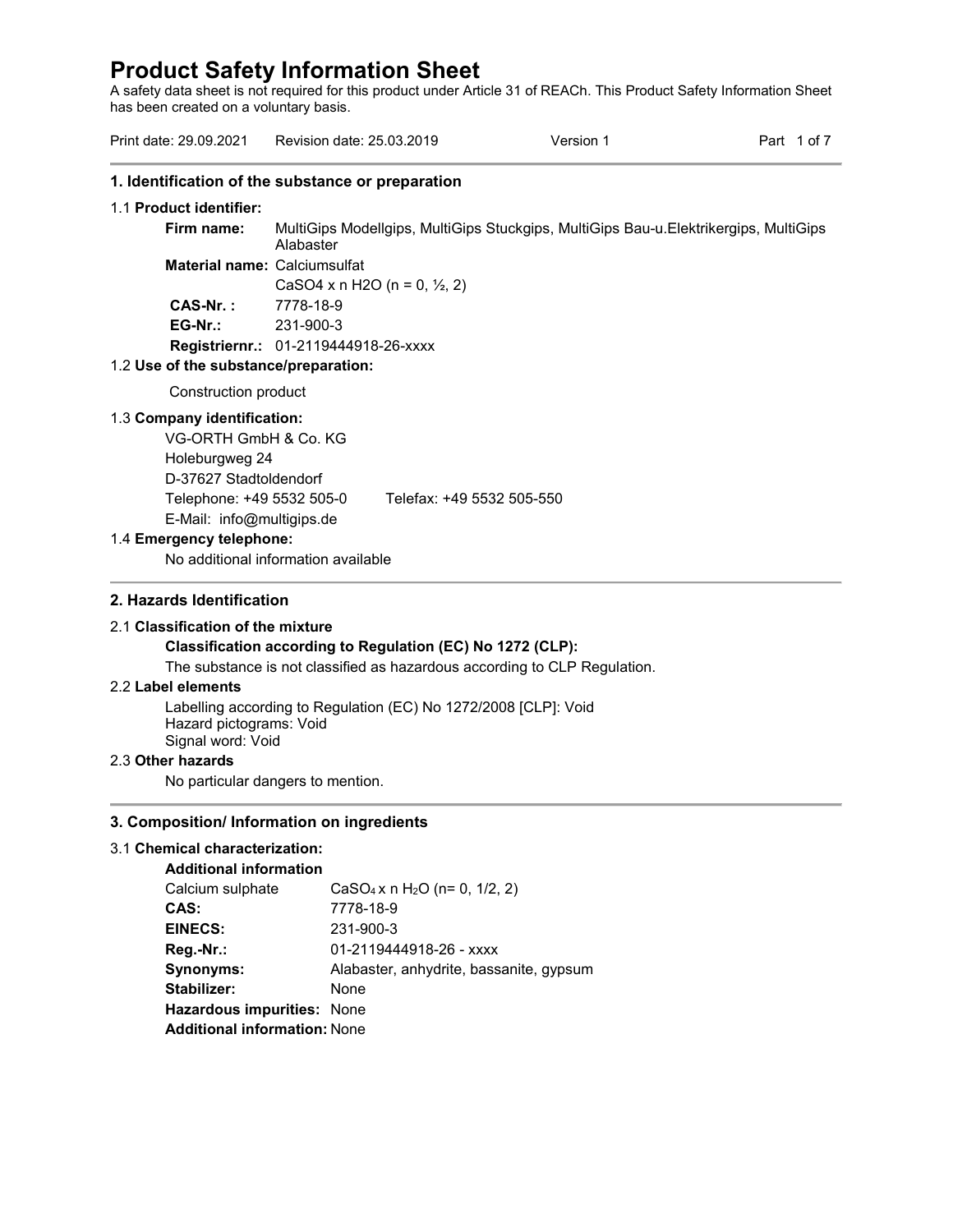A safety data sheet is not required for this product under Article 31 of REACh. This Product Safety Information Sheet has been created on a voluntary basis.

| Print date: 29.09.2021    | Version | Part |
|---------------------------|---------|------|
| Revision date: 25.03.2019 |         | -O1  |

## **4. First aid measures**

# 4.1 **Description of first aid measures**

## **General notes:**

No adverse effects are expected during normal use of the substance.

## **After inhalation**

Provide fresh air. If necessary seek medical advice.

## **After contact with the skin**

Wash with plenty of water and soap. Clean contaminated clothing and shoes before use. If necessary seek medical advice.

## **After contact with the eyes**

In case of contact with eyes flush immediately with plenty of flowing water for 10 to 15 minutes holding eyelids apart and consult an ophthalmologist.

# **After ingestion**

Rinse mouth immediately and drink plenty of water. Seek medical advice.

# 4.2 **Most important symptoms and effects, both acute and delayed**

No known other specific symptoms or effects to date.

# 4.3 **Indication of any immediate medical attention and special treatment**

No further relevant information available.

## **5. Firefighting measures**

## 5.1 **Extinguishing media**

## **Suitable extinguishing media**

Use extinguishing measures that are appropriate to local circumstances and the surrounding environment.

# **Extinguishing media which must not be used for safety reasons**

None

# 5.2 **Special hazards arising from the substance or mixture**

None

# 5.3 **Advice for firefighters**

Product itself does not burn. Co-ordinate fire-fighting measures to the fire surroundings.

# **6. Accidental release measures**

# 6.1 **Personal precautions, protective equipment and emergency procedures**

Ensure adequate ventilation.

Avoid dust formation.

Use personal protective equipment.

Product forms slippery surface when combined with water.

# 6.2 **Environmental precautions**

Do not allow to enter sewers / surface or ground water.

# 6.3 **Methods and materials for retention and cleaning**

# 6.3.1 **Prevention of spread**

All containers suitable for solids can be used.

# 6.3.2 **Purification process**

Pick up mechanically, dry and place in suitable containers for disposal.

# 6.3.3 **More information**

None.

#### 6.4 **Reference to other sections**

No additional information available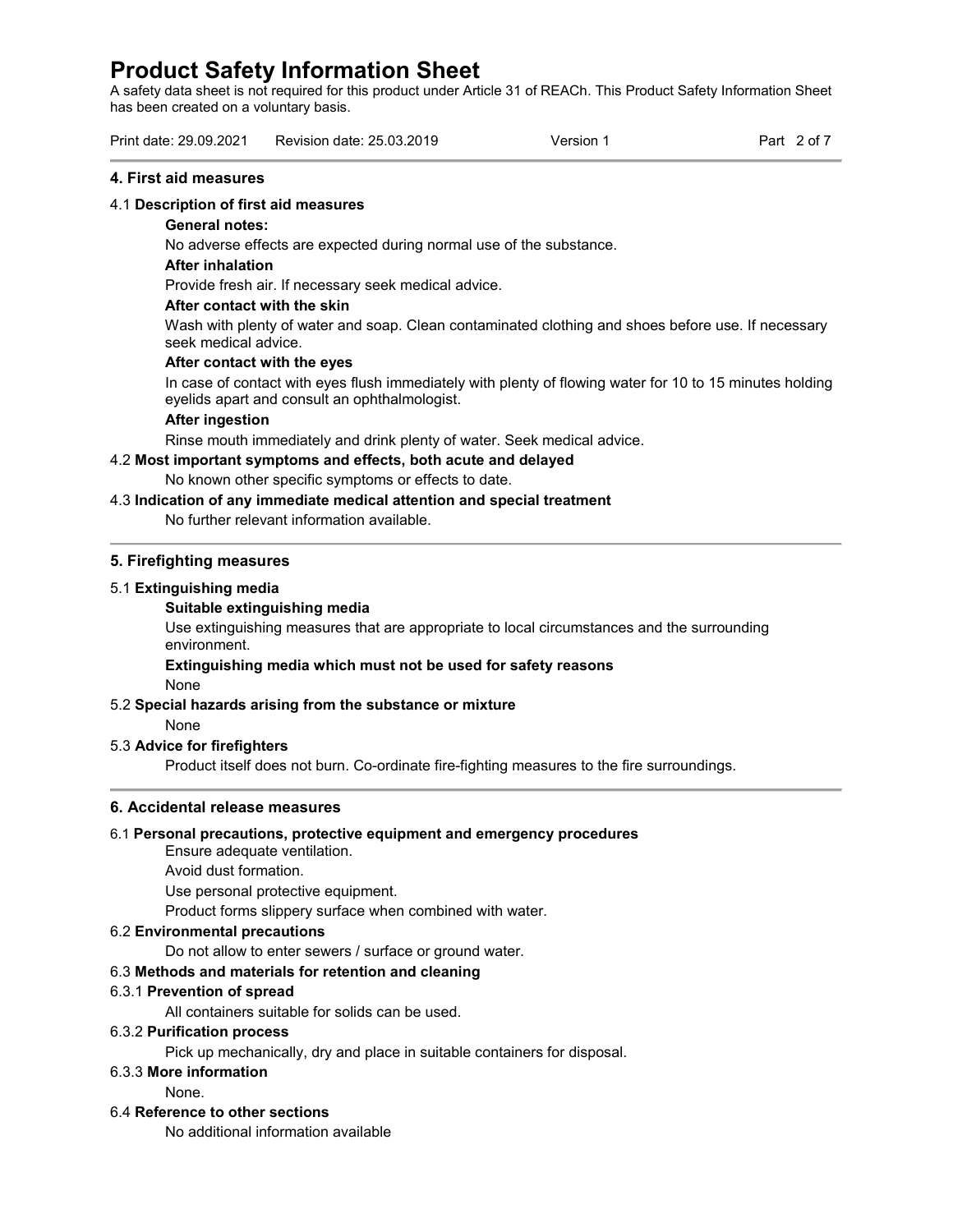A safety data sheet is not required for this product under Article 31 of REACh. This Product Safety Information Sheet has been created on a voluntary basis.

Print date: 29.09.2021 Revision date: 25.03.2019 Version 1 Part 3 of 7 **7. Handling and storage**  7.1 **Precautions for safe handling** 7.1.1 **Recommendations for protective measures** No special provisions if the product is used appropriately. **Avoid:**  Dust dispersion Inhalation of dust/particles Avoid contact with eyes and skin **Measures to prevent fire:**  Product itself does not burn. No special fire protection measures are necessary. **Environmental protection measures** No special environmental protection measures are necessary. 7.1.2 **Advice on general occupational hygiene:** Do not to eat, drink and smoke in work areas. Wash hands after use. Remove contaminated clothing and protective equipment before entering eating areas. 7.2 **Conditions for safe storage, including any incompatibilities Technical measures and storage conditions:** For safekeeping leave in original packaging. **Conditions for storage rooms and vessels:** No special requirements. **Storage instructions:** No relevant information available. 7.3 **Specific end use(s)** Exposure scenarios to the substance calcium sulfate available on request. Inquiries to: info@gips.de **8. Exposure controls and personal protection** 8.1 **Control parameters** 8.1.1 **Ingredients with limit values that require monitoring at the workplace CAS-Nr.: 7778-18-9 Calciumsulfat (50 – 100 %)** AGW 6 mg/m<sup>3</sup> A, DFG

# 8.1.2 **Monitoring procedures**

Local ventilation for indoor use.

# 8.1.3 **Release of dangerous substances into the air**

None

8.1.4 **Risk management measures for certain uses**

None

# 8.2 **Limitation and monitoring of exposure**

# **General protective and hygienic measures**

Avoid contact with the eyes and skin.

Do not inhale dust/ smoke.

Wash hands after use.

# **Personal protective equipment**

# **Respiratory protection:**

Required when dusts are generated Filter FFP2

# **Hand protection:**

By long-term hand contact wear protective gloves. The glove material has to be impermeable and resistant to the product/ the substance/ the preparation.

**Material of gloves:** Cotton gloves impregnated with nitrile.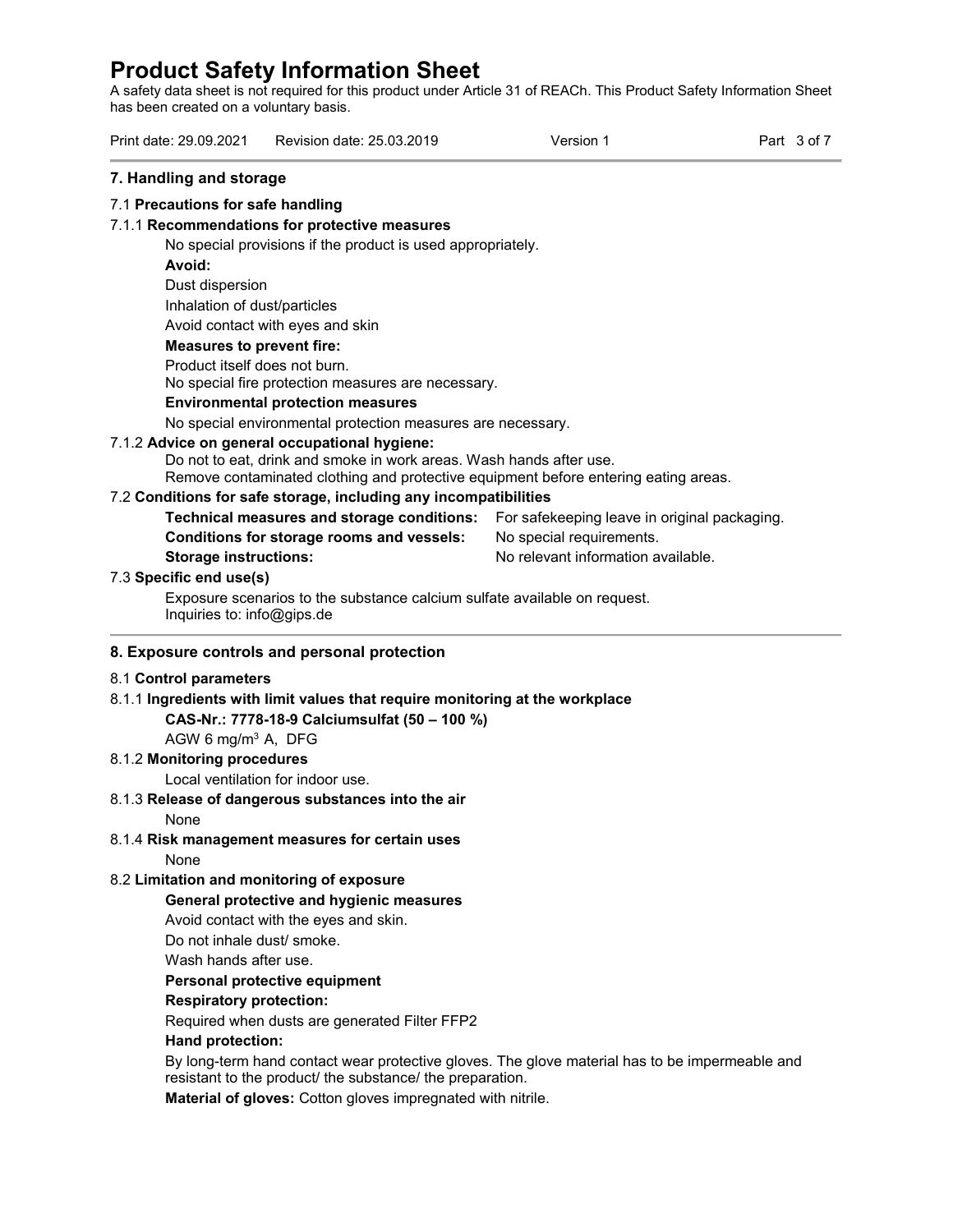A safety data sheet is not required for this product under Article 31 of REACh. This Product Safety Information Sheet has been created on a voluntary basis.

| Print date: 29.09.2021 | Revision date: 25.03.2019 | Version 1 | Part 4 of 7 |
|------------------------|---------------------------|-----------|-------------|
|------------------------|---------------------------|-----------|-------------|

# **Penetration time of glove material:**

The exact breakthrough time is only available from glove producers. **Eye protection:** In case of product splashes use protective glasses. **Body protection:** Protective work clothing

# **9. Physical and chemical properties**

# 9.1 **Information on basic physical and chemical properties**

| Form:                                    | powder                        |
|------------------------------------------|-------------------------------|
| Colour:                                  | white, white-grey             |
| Odour:                                   | odourless                     |
| Odour threshold:                         | not applicable                |
| pH-value                                 | Solubility in water: 7        |
| Melting point / freezing point:          | not applicable.               |
| Initial boiling point and boiling range: | not applicable.               |
| Flash point:                             | not applicable.               |
| Evaporation rate:                        | not applicable.               |
| Flammability (solid, gas):               | not flammable.                |
| Vapour pressure:                         | not applicable.               |
| Vapour density:                          | not applicable.               |
| relative density                         | $2,3 - 3,0$ g/cm <sup>3</sup> |
| Water solubility                         | ca. 8,8 g/l at 20°C           |
|                                          |                               |

# 9.2 **More information**

Thermal decomposition of gypsum: CaSO<sub>4</sub> x 1/2 H<sub>2</sub>O and H<sub>2</sub>O ca. 140 $^{\circ}$ C CaO and  $SO<sub>3</sub>$  ca. 1000 $^{\circ}$ C

# **10. Stability and reactivity**

#### 10.1 **Reactivity**

No materials known.

## 10.2 **Chemical stability**

The mixture is stable under normal ambient and anticipated storage and handling conditions of temperature and pressure.

# 10.3 **Possibility of hazardous reactions**

No dangerous reactions known.

# 10.4 **Conditions to avoid**

No further relevant information available

## 10.5 **Incompatible materials**

No incompatible materials known.

# 10.6 **Hazardous decomposition products**

No hazardous decomposition products known. Decomposition begins above: 1450°C Decomposition to form: Sulfur trioxide and calcium oxide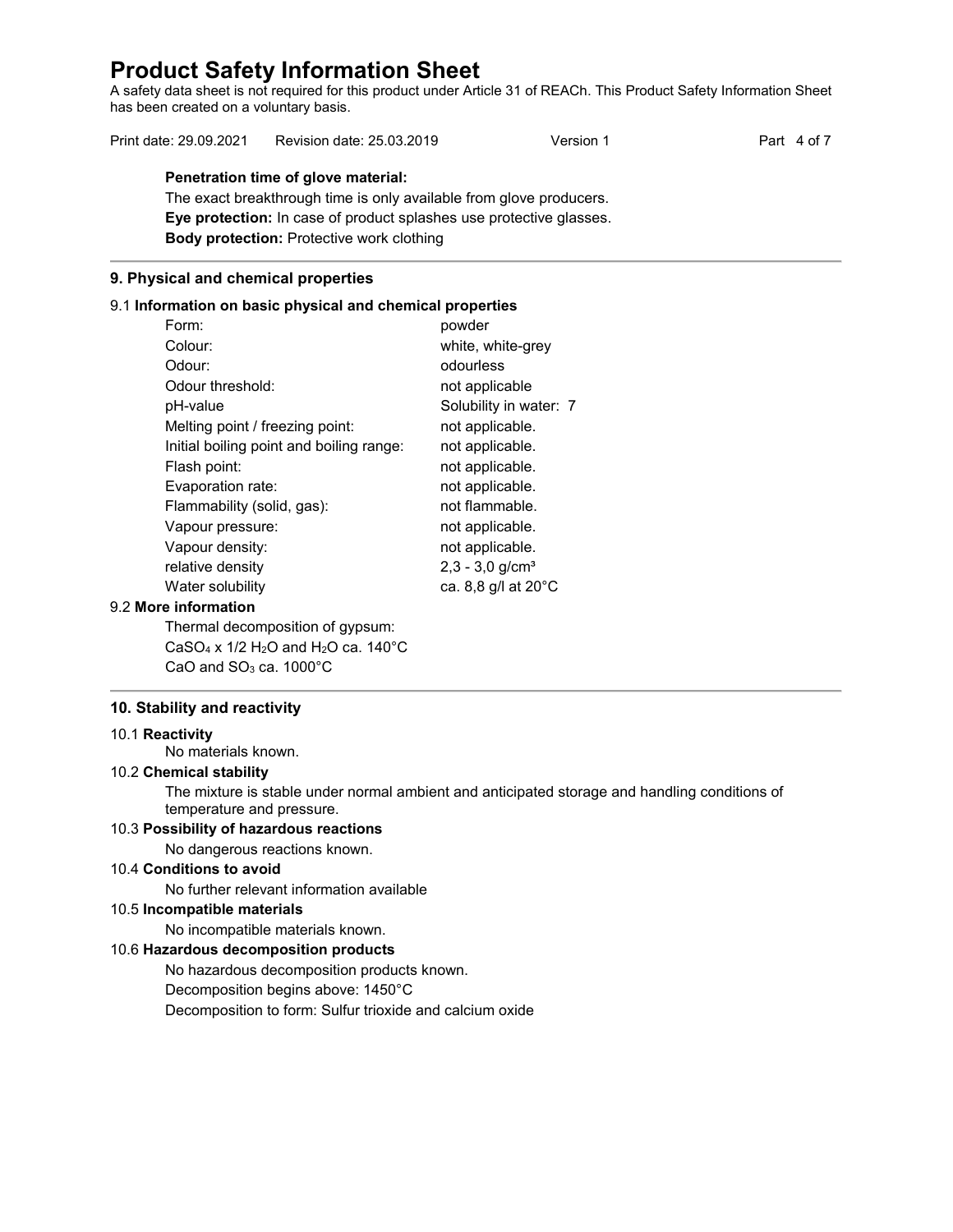A safety data sheet is not required for this product under Article 31 of REACh. This Product Safety Information Sheet has been created on a voluntary basis.

| Print date: 29.09.2021 | Revision date: 25.03.2019 | Version 1 | Part 5 of 7 |
|------------------------|---------------------------|-----------|-------------|
|------------------------|---------------------------|-----------|-------------|

# **11. Toxicological Information**

# 11.1 **Information on toxicological effects**

| <b>Relevant hazard class</b>       | <b>Effect dose</b> | <b>Species</b> | <b>Method</b> | <b>Remark</b>                |
|------------------------------------|--------------------|----------------|---------------|------------------------------|
| Acute oral toxicity                | LD50               | Rat.           | OECD 420      |                              |
|                                    | > 1581 mg/kg bw    |                |               |                              |
| Acute dermal toxicity              | n/a                |                |               | No dermal toxicity envisaged |
|                                    |                    |                |               | due to low potential for     |
|                                    |                    |                |               | absorption                   |
| Acute inhalative toxicity          | $LC50 > 2.61$ mg/L | Rat            | OECD 403      | Maximum attainable dose      |
| Reproductive toxicity              | <b>NOAEL</b>       | Rat            | OECD 422      | No signs of reproductive     |
|                                    | 790 mg/kg bw       |                |               | toxicity observed            |
| Skin corrosion/irritation:         |                    | not applicable |               |                              |
| Serious eye damage/irritation:     |                    | not applicable |               |                              |
| Respiratory or skin sensitization: |                    | not applicable |               |                              |
| Germ cell mutagenicity:            |                    | not applicable |               |                              |
| Carcinogenicity:                   |                    | not applicable |               |                              |
| STOT for single exposure:          |                    | not applicable |               |                              |
| STOT on repeated exposure:         |                    | not applicable |               |                              |
| Aspiration hazard:                 |                    | not applicable |               |                              |

## **Information on the likely routes of exposure**

Inhalation of dust.

# **12. Ecological Information**

#### 12.1 **Toxicity**

| <b>Aquatic</b><br><b>Toxicity</b>                                    | <b>Effect</b><br>dose          | <b>Exposure</b><br>period | <b>Species</b>               | Method      | <b>Assessment</b>                           | <b>Remark</b> |
|----------------------------------------------------------------------|--------------------------------|---------------------------|------------------------------|-------------|---------------------------------------------|---------------|
| Acute fish toxicity                                                  | <b>LC50</b><br>$>79$ mg/L      | 96 h                      | Japanese rice<br>fish        | OECD<br>203 | Harmless to the<br>tested<br>concentration. | LIMIT-Test    |
| Acute daphnia<br>toxicity                                            | EC <sub>50</sub><br>$>79$ mg/L | 48 h                      | Daphnia magna                | OECD<br>202 | Harmless to the<br>tested<br>concentration  | LIMIT-Test    |
| Acute alga toxicity                                                  | E <sub>50</sub><br>$> 79$ mg/L | 72 h                      | Selenastrum<br>capricornutum | OECD<br>201 | Harmless to the<br>tested<br>concentration  | LIMIT-Test    |
| Toxicity opposite to<br>sewage treatment<br>plants<br>microorganisms | EC 50<br>>790 mg/L             | 3 <sub>h</sub>            | <b>Belebtschlamm</b>         | OECD<br>209 | Harmless for<br>microorganismen             |               |

No toxicities observed after neutralization.

The substance can hydrolyze to calcium and sulfate ions.

The listed effects can partly be attributed to decomposition products.

The environmental data were measured on the hydrolyzed product.

# 12.2 **Persistence and degradability**

# **Abiotic degradation, physical and photochemical degradation**

The product rapidly hydrolyzes calcium and sulfate ions in the presence of water.

The individual components are difficult to eliminate from the water.

## 12.3 **Bioaccumulative potential**

No indication of bioaccumulation potential.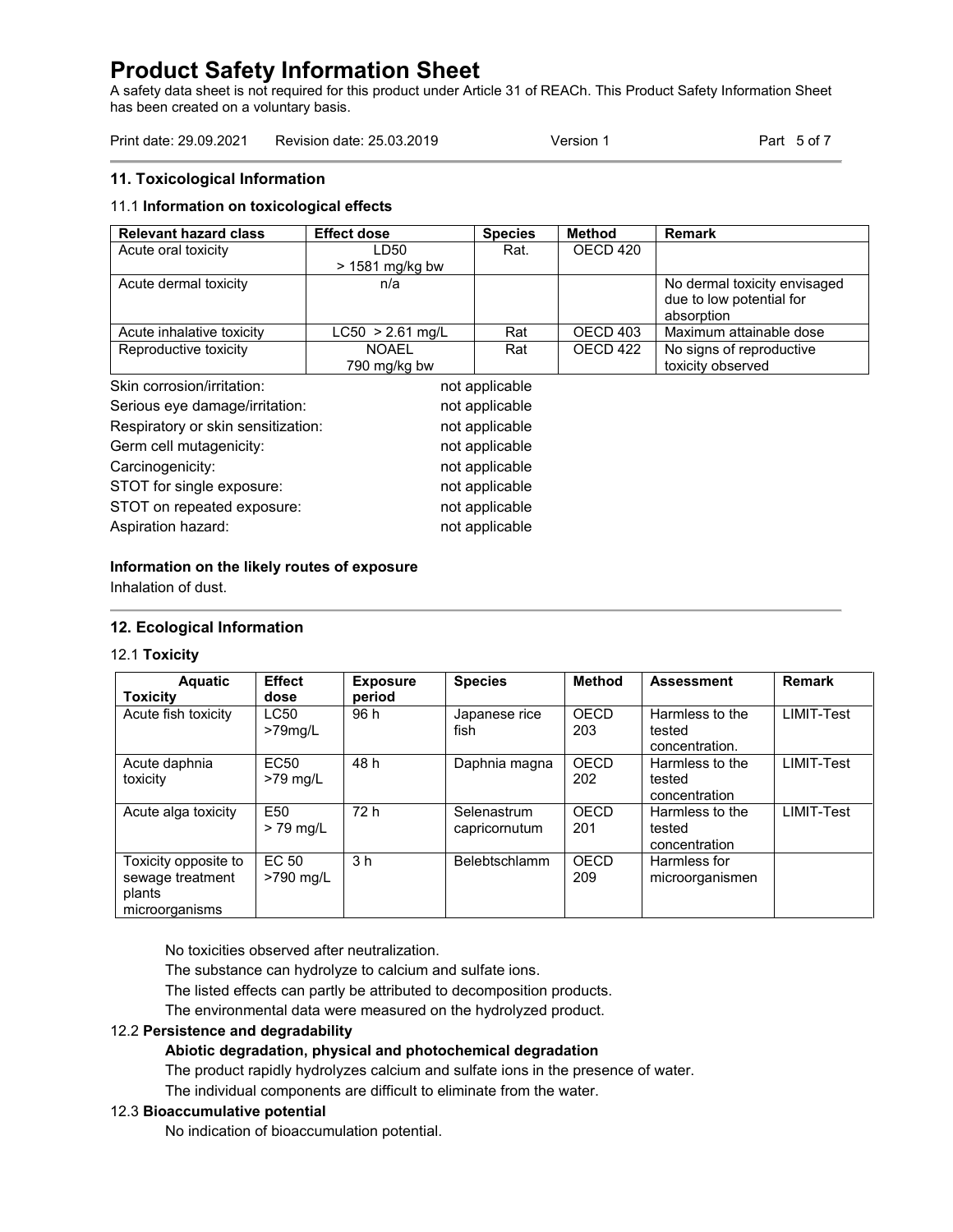A safety data sheet is not required for this product under Article 31 of REACh. This Product Safety Information Sheet has been created on a voluntary basis.

| Print date: 29.09.2021<br>Revision date: 25.03.2019<br>Version 1 | Part 6 of 7 |
|------------------------------------------------------------------|-------------|
|------------------------------------------------------------------|-------------|

## 12.4 **Mobility in soil**

Water-soluble solid calcium sulfate.

Calcium sulfate is a natural component in soils.

In case of penetration into the ground the product is mobile and can contaminate the ground water.

# 12.5 **Results of PBT and vPvB assessment**

**PBT:** Not applicable.

**vPvB:** Not applicable.

# 12.6 **Other adverse effects**

According to the criteria of the EG classification and labeling "environmentally hazardous", the substance / product is not to be labeled as environmentally hazardous. The data on ecology refer to the main component.

## **13. DISPOSAL CONSIDERATIONS**

## 13.1 **Product:**

## **EAK/AVV waste code:**

17 08 02 Building material made of gypsum, with the exception of those falling under 17 08 01

- 17 09 04 Mixed construction and demolition waste with the exception of those falling under 17 09 01,
- 17 09 02 and 17 09 03

## 13.2 **Packaging:**

Non-contaminated, completely emptied packages may be recycled.

## **14. Transport information**

No dangerous good in the sense of these transport regulations.

| 14.1 UN number:                    | None.           |
|------------------------------------|-----------------|
| 14.2 UN proper shipping name:      | Not applicable. |
| 14.3 Transport hazard class:       | Not applicable. |
| 14.4 Packing group:                | Not applicable. |
| 14.5 Environmental hazards:        | None.           |
| 14.6 Special precautions for user: | None.           |

14.7 **Transport in bulk according to Annex II of MARPOL 73/78 and the IBC Code:** Not applicable.

# **15. Regulatory information**

#### 15.1 **Safety, health and environmental regulations/legislation specific for the substance or mixture**

Guidline 2012/18/EU **National legislation:** Germany Water hazard class (WGK): slightly hazardous to water (WGK 1) **Chemical Safety Assessment:**  The chemical safety assessments on the substances calcium sulfate has been considered for this data

# **16. Other Information**

sheet.

A safety data sheet is not required for this product under Article 31 of REACh. This Product Safety Information Sheet has been created on a voluntary basis.

#### **Abbreviations and acronyms**

GHS/CLP: Globally Harmonized System of Classification and Labelling of Chemicals EINECS: European Inventory of Existing Commercial Chemical Substances CAS: Chemical Abstracts Service (division of the American Chemical Society)